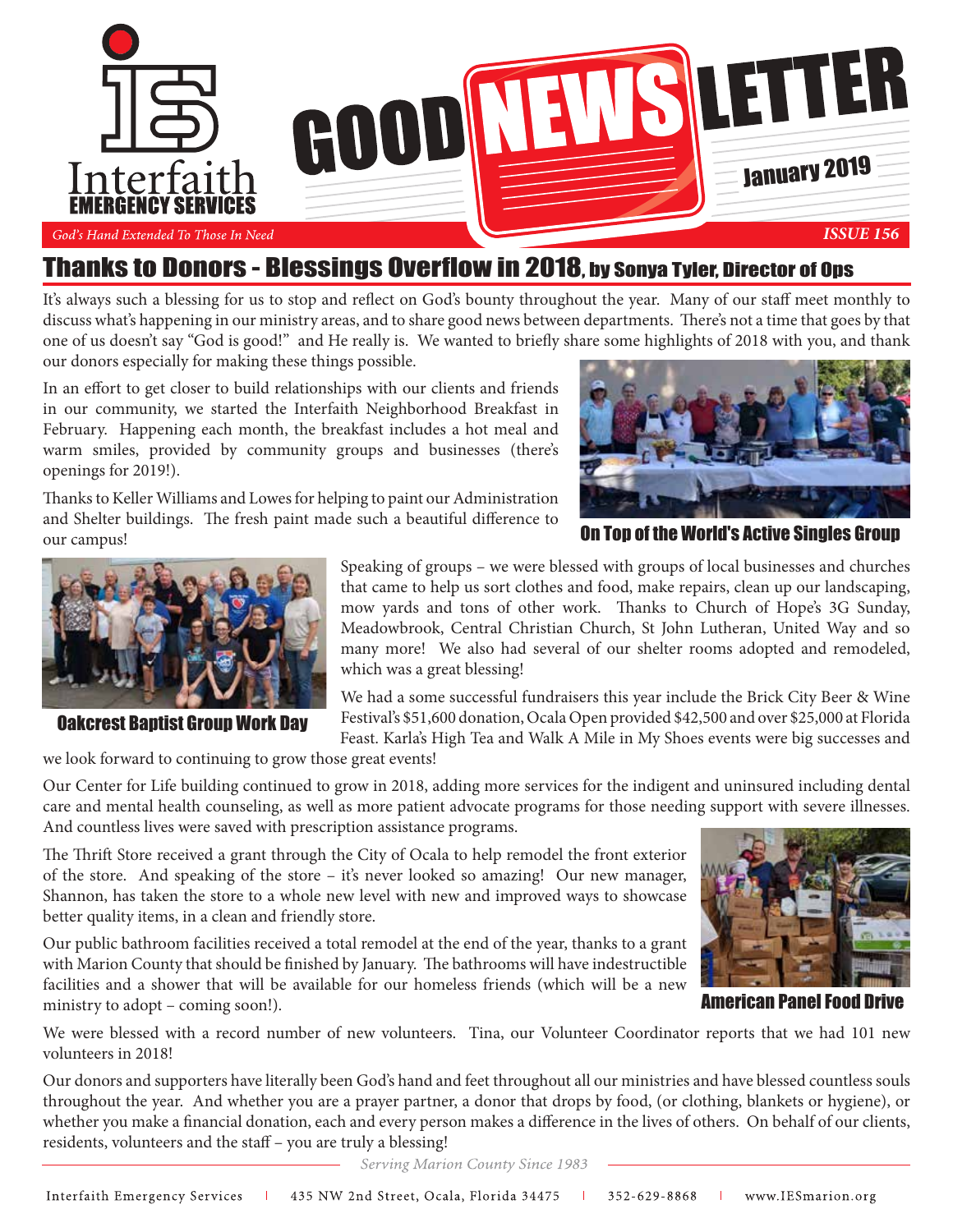# From the Chief Executive Officer: Karla Grimsley



I've heard people ask, and sometimes wondered myself, why we don't see miracles like we read about<br>in the Bible. Why don't we witness a blind person literally receiving their sight, or a leper having in the Bible. Why don't we witness a blind person literally receiving their sight, or a leper having their body cleansed of their ugly sores, or angels in white robes coming to give us messages?

Recently it was my turn to do devotions with our shelter residents. It was a Monday morning (I'm not a fan of Mondays), rainy, I was tired from working all weekend, and still in a fog with the grief from losing my mother just a few weeks before. As I drove in to Interfaith I asked God, "how am I going to minister to these women when I'm feeling so down myself?" My scripture that morning was going to be John 3:16, my favorite Christmas verse. After all, it gives the perfect explanation as

to why Jesus came into the world. As I began to talk about God's incredible love for us that he would make a way for us to have redemption and reconciliation back to Him, one of the residents became irritated and started challenging why this was "good news." Apparently, this woman had suffered abuse at the hands of horrible men and couldn't accept that it was good news that God would ever forgive them. What happened next was priceless. One of the other young women took on the challenge and shared how she was raped and abused for most of her childhood. She went on to share that when she was able to forgive her abusers, God filled her with a peace and a joy that she can't explain. And then another young woman sitting next to her shared how she used to be full of bitterness and anger, but how her life has completely turned around since she started trusting God. She has a good job, a boyfriend that loves and respects her, and is about to move into her own place. You could tell by the countenance

of these two young women that they were women of incredible faith. As<br>it turns out, they ended up ministering to me that morning! What an<br>incredible testimony about miraculous healing of hurt and wounds that<br>man is possibl it turns out, they ended up ministering to me that morning! What an incredible testimony about miraculous healing of hurt and wounds that I can't imagine. They are living examples of changed lives and restored

hope after living through the darkest places one could experience. Therefore, I'd have to say that I have seen the blind restored to sight through their ability to find a kind and loving God in spite of the darkness of their pasts. I've seen God cleanse ugly wounds that just happen to be on the inside rather than on the skin. And I've witnessed angels that came to me with a message; they just wore jeans instead of robes. This, my friends, is what a modern-day miracle looks like. I'm so humbled that God would give me a front row seat to witness it all. Thank you all for your support that makes this ministry possible.

But if I were you; I would appeal to God; I would lay my cause before him. He performs wonders that cannot be fathomed, imitacles that cannot be counted.  $\frac{\partial v}{\partial \theta}$ 

# Preservance Gives Family New Start, by Sam Maynard, Shelter Case Manager

Living in a shelter is not easy. There are times that the shelter is at capacity and space is limited. Individuals come from different backgrounds whether it be criminal or affluent. Some may suffer from mental illness or drug addiction. The situation can be stressful especially to those who have never resided in a shelter.

For the King family, they persevered. From the moment that Sarina, her husband Junius and their two children got to the shelter, they quickly got down to business. Junius obtained a job at McDonald's often leaving for work during the wee hours of the morning. Sarina found employment through a cleaning company. Both worked long hours and co-parented. When not at work, the two attended classes such as: morning devotions, budgeting, life skills, and participated in therapy yoga.

No one ever complained and they were always on time. Many times, they went above and beyond what was asked of them. Sure, there were ups and downs - the children having to adjust to a new environment, a new school, new relationships, and sometimes it was stressful. The family began to attended counseling through the Center for Life. Finally, everything was falling into place. The boys started to adjust and Sarina found part-time employment often working two jobs.

Within a month and a half, the family had enough funds to put deposits down on their new home. Shortly after acquiring the funds, they were able to find an affordable place to rent. Through the help of Interfaith's Thrift Store and several area agencies, they were provided with furniture and other household items for their home. The boys were even able to stay in the same school, which was a blessing. This will be the first Christmas that the family has spent in their own home in almost two years and finally there is stability.

Thanks to your support of our shelter, this family was able to make a new start. Our donors can be honored that their love and prayers helped bring a bright and cheerful Christmas to this family, and so many more. If you would like to support Interfaith, you can make a donation online at www.IESmarion.org or mail it to PO Box 992, Ocala FL 34478.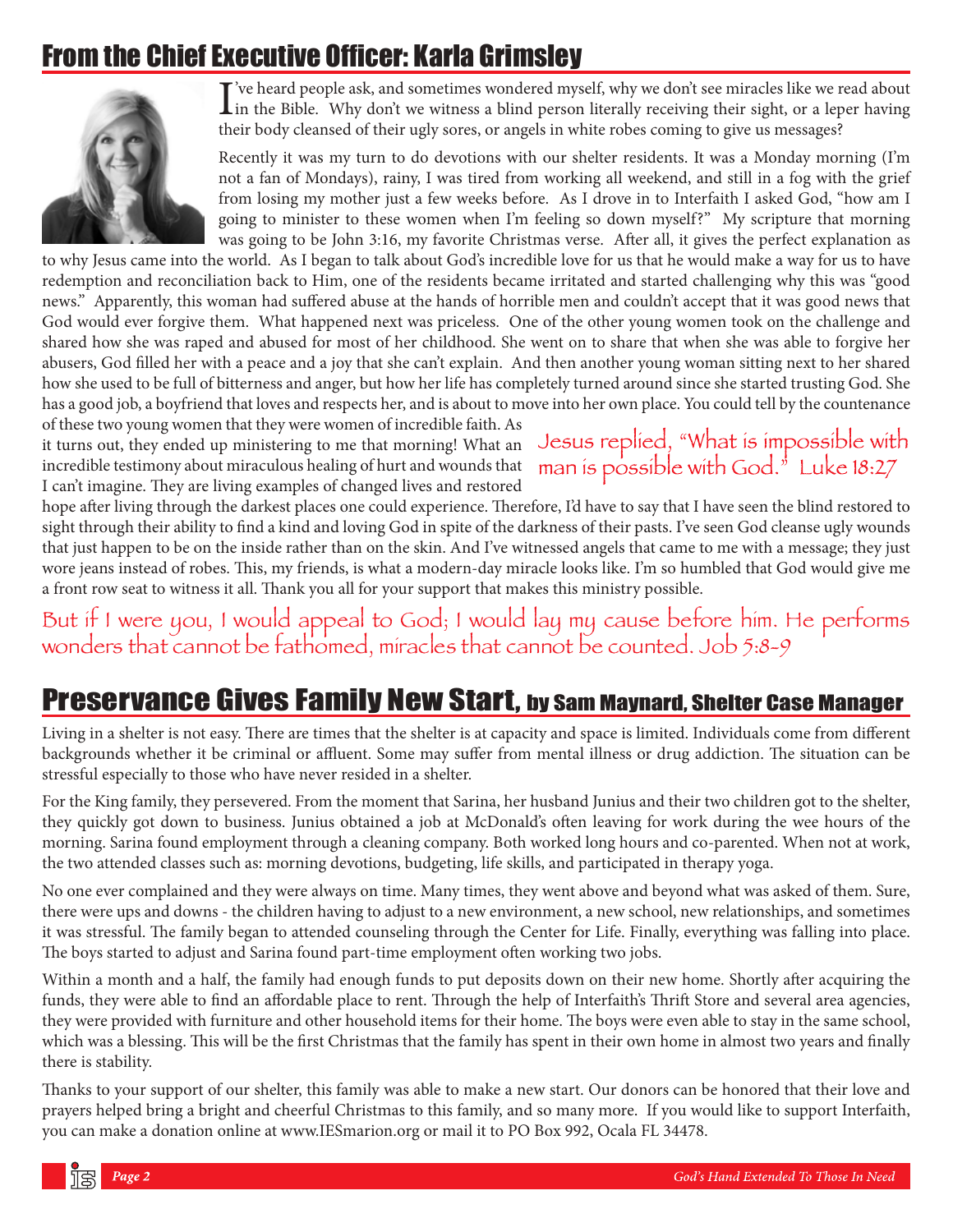# Special Gifts

#### **In MEMORY of:**

Cronin Family By: Eileen Cronin

Stacy Pierce By: Jack and Ginny Anderson

Alda Phillips

By: Louise and Timothy Petty Grace Dunlevy Vernon and Gail Shukoski Kevin McDonald

#### Phyllis Ewers

By: Frank and Pamela Stafford Fred, Sr and Carolyn Roberts Barbara and Vic Musleh Cathy Hancock Susan Greiner

David Tuck By: Barbara and Vic Musleh

Augie Greiner Carmen Greiner E L Foster Jim Haley By: Susan Greiner

R E Nettles, Jr By: Marsha and Greg Bowen

Kay Kitchen Gloria Arnold

Cecil "Cy" Dam By: Marilee Dam Cheryl Banker By: Carri Scott

Bill (Billy) Dennis By: Dr James & Virginia Gamble

Helen Stutz By: Linda Robinson

Russell Elliott By: Josephine Foster

Fred, Ted and Joe By: Anne K Tucker

James J Neate By: Robert Neate Marilyn K Wintrow

Dr Tom Fuller By: Sandy Fuller

Diane Andrews Margie Renfroe By: Ann and Bobby Richardson

Dr and Mrs Brooks Henderson By: Dr Thomas & Rebecca Knippel and collected 1,904 pounds

Charles and Juanita Murray By: Robert and Miriam Murray

### **In MEMORY of:**

Teresa Mangan Stephenson By: Brad and Cindy Fleetwood Julie Moody Nelwyn Yeary

#### **In HONOR of:**

Becky Nation's Birthday By: Nancy and Craig Nation Jack Stokes Hannah Stokes Holly Richards By: George Stokes The Weeding of Phil Holleman and Yvette Sindy

By: Jessica and Jim McCune

### A Special Gift

Give a gift - an honorary or memorial donation in their name to Interfaith! The person honored (or their family) will receive a letter of acknowledgement. Email: Kayla. Grimsley@IESmarion.org. Mail donations to PO Box 992, Ocala, FL 34478 or visit our website: www.IESmarion.org.

### Food 4 Kids News

Thank you to the Belleview Eagles Ladies Auxiliary for their very generous donation to the Food 4 Kids backpack program. We are very thankful for their support. Pictured with Karen Fant below.



Thanks so much to Reddick Collier Elementary with the help of Janice Ray the guidance counselor did a food drive for the Food 4 Kids backpack program of food. Great job students of Reddick-Collier. Students helping students is a wonderful thing.

# Many Thanks to...

Christmas is always an excited time for food drives at Interfaith! We are blessed with so many giving hearts! Thank you to all these awesome folks for their food drives:

ReMax: 415, Corner Stone School: 865, First Baptist Church Ocala: 474, Palm Cay: 3,148, Maudlin International: 642, Vanguard Key Club: 2,457, Montessori Academy: 403, IBEW 222: 20 smoked turkeys, Whispering Hills: 554, American Panel: 997, St Paul's United Methodist: 1,847, Ocala West United Methodist: 1,474, First American Title: 1,648, Real Truck: 1,437, Ward Highlands School: 1,214, Morgan Smith: 460, Lockheed Martin: 248 turkeys and Ocala Palms: 3049! That's a lot of food!



St Paul United Methodist



Real Truck



A special thank you to all of the people, agencies and businesses that donated turkeys and hams **Karla above with the** this holiday season. This small **Twilight Cruisers** act of kindness makes a big

impact on families in need and brings a special kind of joy to everyone.

Thank you to Back to Health Chiropractic for hosing their annual Random Acts of Kindness Scavenger Hunt which provided us with 2 box trucks full of clothes, blankets, 1,115 pounds of food, hygiene and other items to support our ministry. What a great Ocala tradition!

**WIN THIS 2011 Cadillac**

Tickets can be purchased at Interfaith, 435 NW 2nd Street, Ocala.

For more information: Kayla at 352.629.8868

Drawing will be held February 14, 2019 at the **Legacies of Love Luncheon.** The **Research \$10**